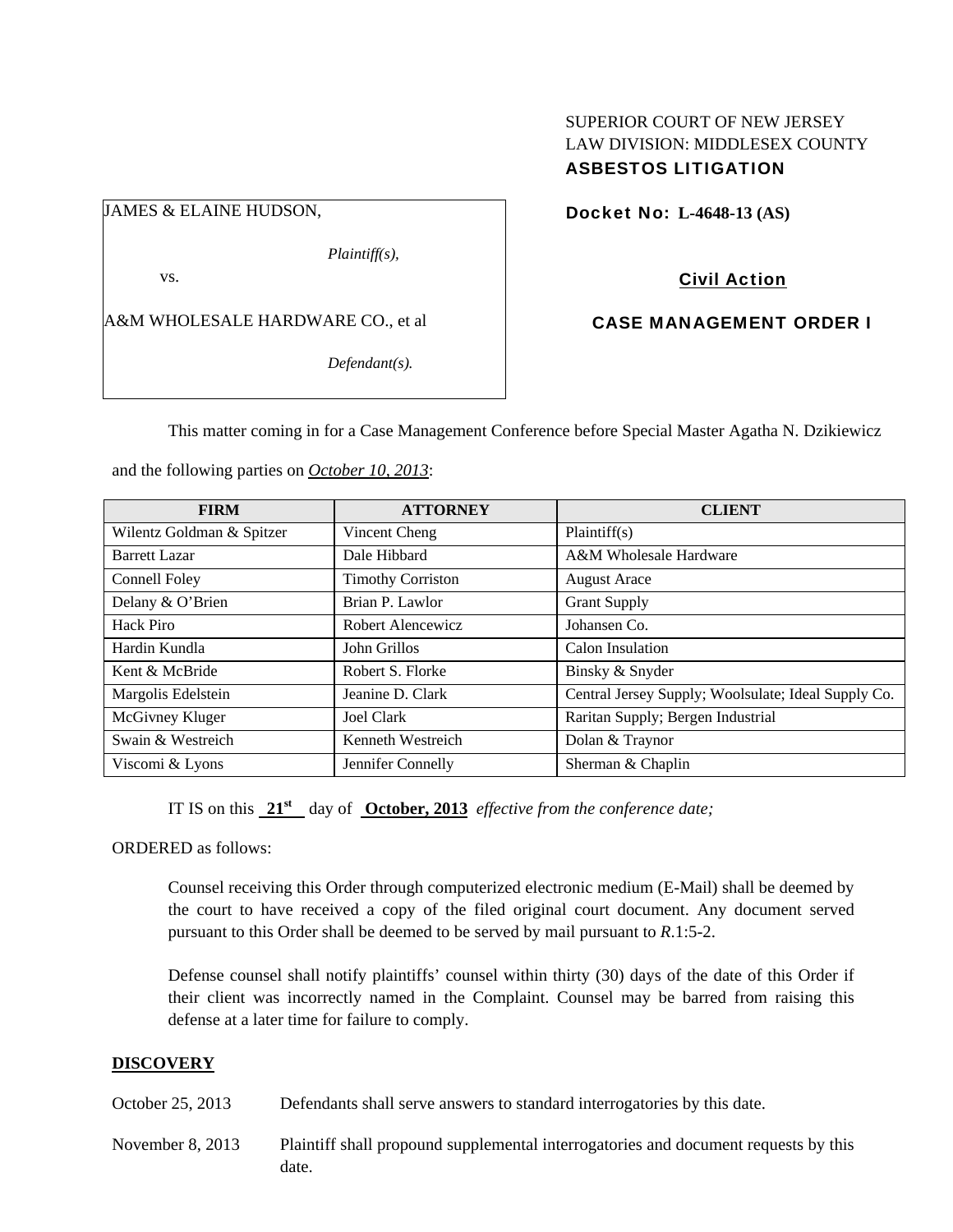| December 6, 2013  | Defendants shall serve answers to supplemental interrogatories and document<br>requests by this date.                                                                                                       |
|-------------------|-------------------------------------------------------------------------------------------------------------------------------------------------------------------------------------------------------------|
| November 8, 2013  | Defendants shall propound supplemental interrogatories and document requests by<br>this date.                                                                                                               |
| December 6, 2013  | Plaintiff shall serve answers to supplemental interrogatories and document requests<br>by this date.                                                                                                        |
| January 24, 2014  | Fact discovery, including depositions, shall be completed by this date. Plaintiff's<br>counsel shall contact the Special Master within one week of this deadline if all fact<br>discovery is not completed. |
| February 28, 2014 | Depositions of corporate representatives shall be completed by this date.                                                                                                                                   |

## **EARLY SETTLEMENT**

April 18, 2014 Settlement demands shall be served on all counsel and the Special Master by this date.

## **SUMMARY JUDGMENT MOTION PRACTICE**

| March 14, 2014 | Summary judgment motions limited to product identification issues shall be filed |
|----------------|----------------------------------------------------------------------------------|
|                | no later than this date.                                                         |

April 11, 2014 Last return date for product identification summary judgment motions.

## **MEDICAL DEFENSE**

| November $8, 2013$ | Any defendant wishing to present a medical defense shall advise all counsel of its<br>intention by entering a Notice of Appearance of Defense Medical Counsel by this<br>date. Any defendant who does not file such an appearance by this date may be<br>foreclosed from asserting a medical defense. |
|--------------------|-------------------------------------------------------------------------------------------------------------------------------------------------------------------------------------------------------------------------------------------------------------------------------------------------------|
| January 2, 2014    | Plaintiff shall serve additional medical expert reports by this date.                                                                                                                                                                                                                                 |
| January 2, 2014    | Plaintiff is to arrange for the transfer of pathology specimens and x-rays, if any, by<br>this date.                                                                                                                                                                                                  |
| April 28, 2014     | Defendants shall identify its medical experts and serve medical expert reports, if<br>any, by this date.                                                                                                                                                                                              |

#### **LIABILITY EXPERT REPORTS**

- March 28, 2014 Plaintiff shall identify its liability experts and serve liability expert reports or a certified expert statement by this date or waive any opportunity to rely on liability expert testimony.
- April 28, 2014 Defendants shall identify its liability experts and serve liability expert reports, if any, by this date or waive any opportunity to rely on liability expert testimony.

\_\_\_\_\_\_\_\_\_\_\_\_\_\_\_\_\_\_\_\_\_\_\_\_\_\_\_\_\_\_\_\_\_\_\_\_\_\_\_\_\_\_\_\_\_\_\_\_\_\_\_\_\_\_\_\_\_\_\_\_\_\_\_\_\_\_\_\_\_\_\_\_\_\_\_\_\_\_\_\_\_\_\_\_\_\_\_\_\_\_\_\_\_\_\_\_\_\_\_\_\_\_\_\_\_\_\_\_\_\_